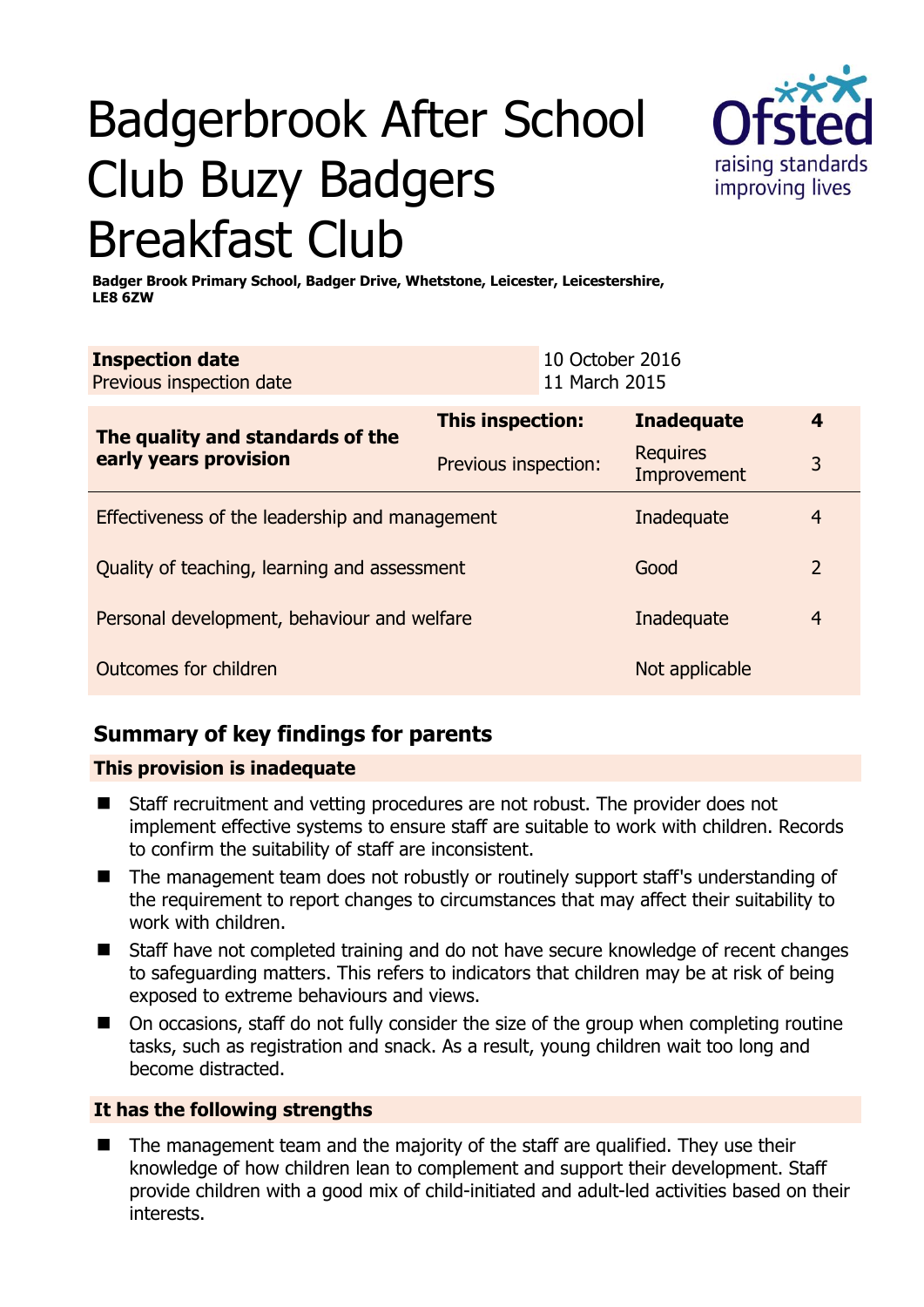## **What the setting needs to do to improve further**

#### **To meet the requirements of the early years foundation stage and the Childcare Register the provider must:**

|                                                                                                                                                                                                     | <b>Due Date</b> |
|-----------------------------------------------------------------------------------------------------------------------------------------------------------------------------------------------------|-----------------|
| implement robust recruitment and vetting arrangements to ensure<br>that all staff are suitable to work with children                                                                                | 31/10/2016      |
| ensure staff are fully aware that they must inform the provider of<br>any changes that may affect their suitability to work with children                                                           | 31/10/2016      |
| gain an up-to-date knowledge of safeguarding issues, in order to<br>be able to identify children who may be at risk of being exposed to<br>extreme behaviours or views at the earliest opportunity. | 31/10/2016      |

#### **To further improve the quality of the early years provision the provider should:**

■ review the organisation of daily routines and consider ways to minimise children's waiting times to avoid them from becoming distracted

#### **Inspection activities**

- The inspector viewed all areas of the club accessed by children.
- The inspector carried out a joint observation with the provider.
- The inspector observed play and learning opportunities for children and spoke to staff members in the club.
- The inspector carried out an interview with the management team and looked at and discussed a range of policies and procedures.
- The inspector checked evidence of suitability and qualifications of staff working with children.
- The inspector took account of the views of children, parents and carers spoken to on the day of inspection.

**Inspector**  Dawn Larkin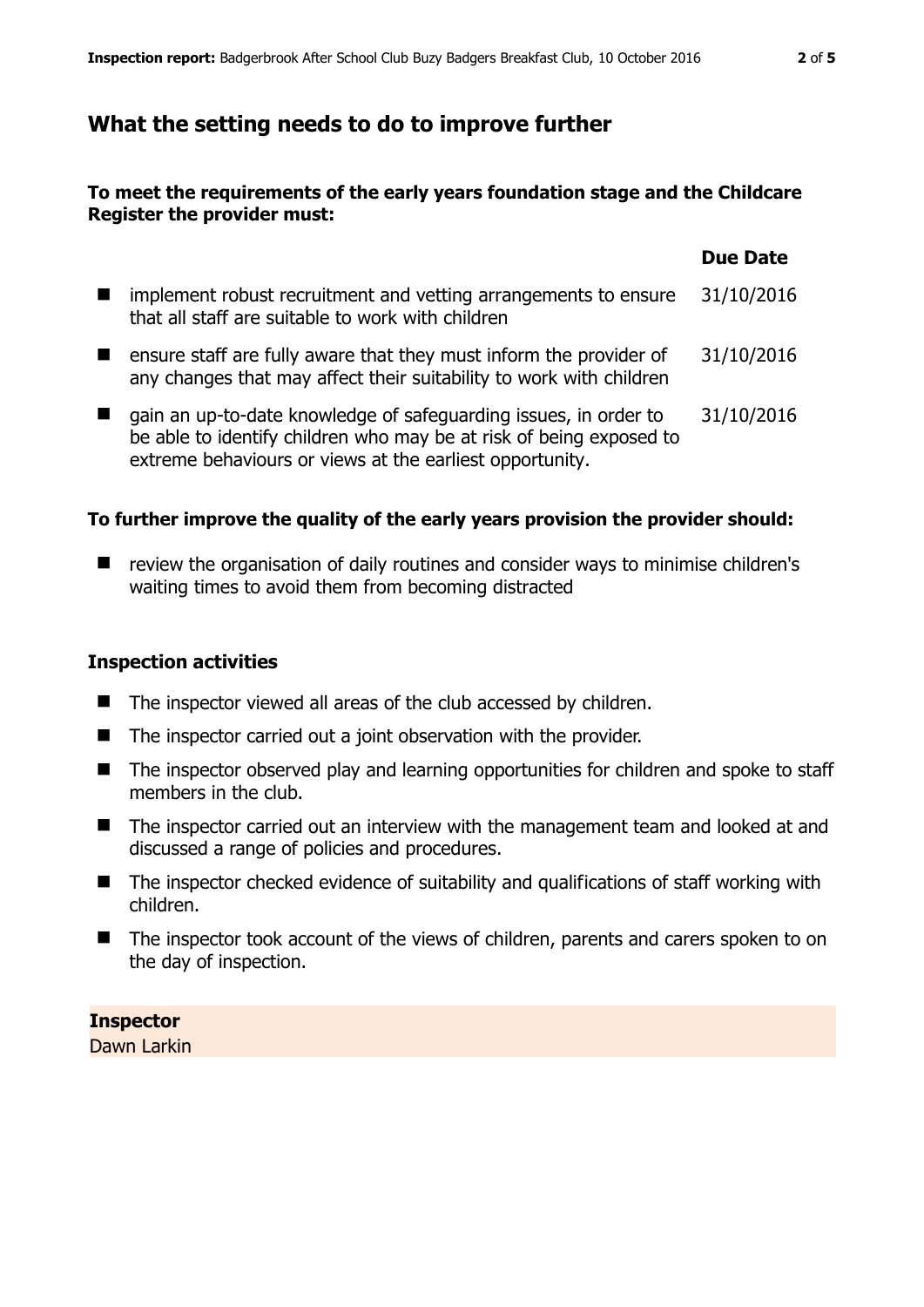## **Inspection findings**

#### **Effectiveness of the leadership and management is inadequate**

Arrangements for safeguarding are not effective. Since the last inspection, the management team has failed to keep staff's knowledge about changes in government legislation relating to safeguarding up to date. Furthermore, staff are not consistent in their understanding of the requirement to inform the management team of any changes to their suitability. The management team ensures Disclosure and Barring Service checks have been completed on all staff but further recruitment and vetting procedures for staff are not robust. For example, references are not taken up when new staff are employed. This does not fully safeguard children. Nevertheless, the whole staff team has a good knowledge of the key signs and symptoms of abuse. They can explain which agencies to contact should they have a concern about a child or an adult. Relevant records are kept and suitably maintained, such as daily registers of attendance and accident records.

#### **Quality of teaching, learning and assessment is good**

Since the last inspection, staff ensure they provide more opportunities for children to contribute to the planning of activities. Activities are now planned around children's interests and take account of their views. This encourages all children to be involved in purposeful play. The club has a relaxed atmosphere. Staff have created a welcoming environment that supports children's independence. Personal, social and emotional development are promoted effectively, as children are learning to take turns and have lots of opportunities to play with their friends and children of different ages. On occasions, due to the size of the group, the younger children find it hard to concentrate and become distracted, particularly during routine activities. The club has good communication with the host school and staff complement children's learning.

#### **Personal development, behaviour and welfare are inadequate**

Weaknesses in leadership and management mean that children's welfare is compromised. Nevertheless, children are happy and enjoy their time at the club. Staff are friendly, caring and approachable. They have a good rapport with children and show a genuine interest in what they do and say, helping to positively build their self-esteem. Improvements in the key-person system since the last inspection support young children's care and learning needs to ensure they are consistently met. Parents spoken to during the inspection were highly complementary about the quality of experiences offered to their children. They remark that staff go above and beyond to meet their children's individual needs. There have also been improvements to the quality and variety of snacks provided. These are now healthy and children enjoy preparing their own sandwiches. Children have regular access to a range of climbing equipment which offers challenge and they learn to take managed risks as they play. Children play well together and behaviour is good. Staff are good role models and explain expectations of behaviour.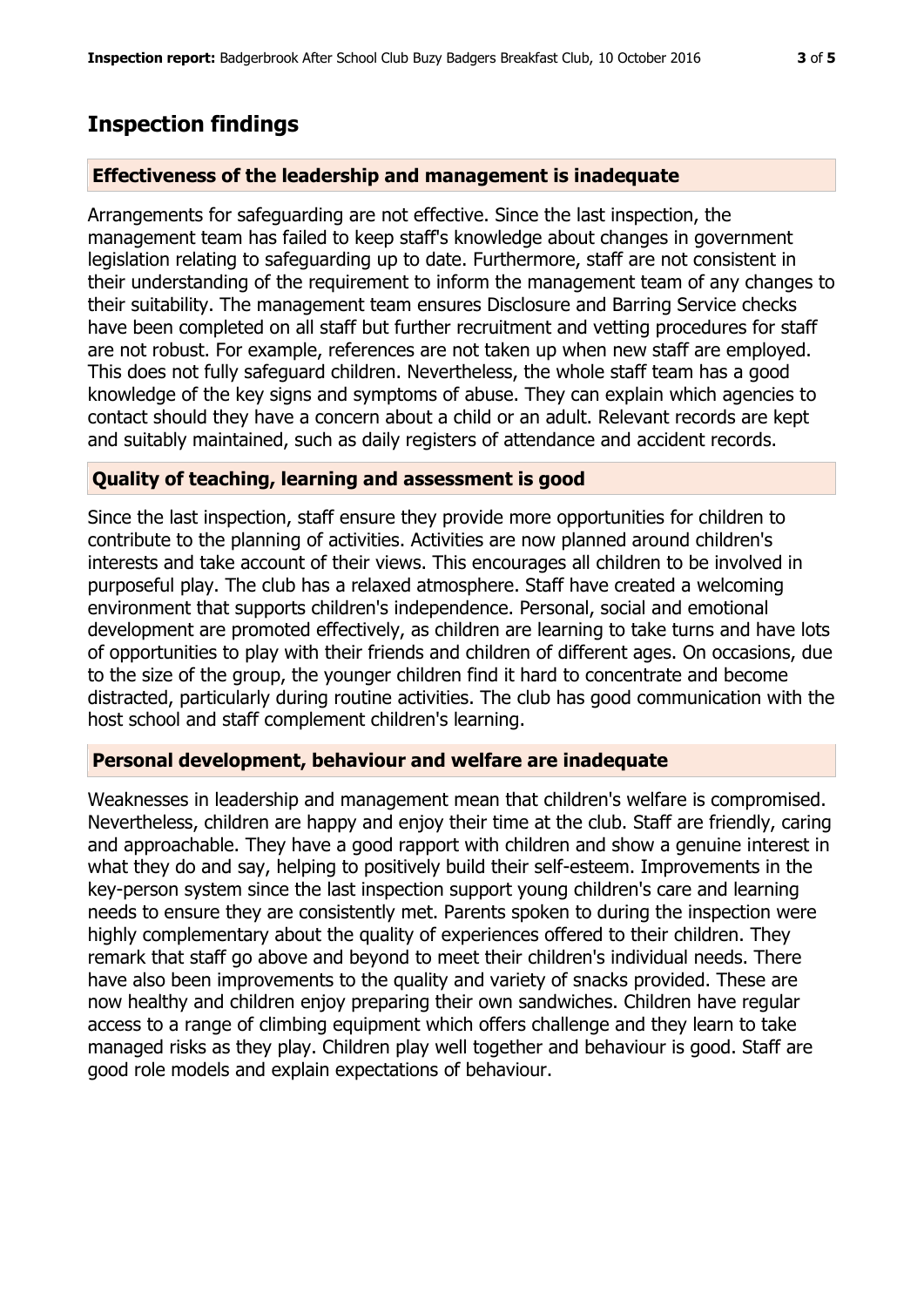## **Setting details**

| Unique reference number                             | EY358453                                                                             |
|-----------------------------------------------------|--------------------------------------------------------------------------------------|
| <b>Local authority</b>                              | Leicestershire                                                                       |
| <b>Inspection number</b>                            | 1058358                                                                              |
| <b>Type of provision</b>                            | Out of school provision                                                              |
| Day care type                                       | Childcare - Non-Domestic                                                             |
| <b>Registers</b>                                    | Early Years Register, Compulsory Childcare<br>Register, Voluntary Childcare Register |
| Age range of children                               | $4 - 11$                                                                             |
| <b>Total number of places</b>                       | 42                                                                                   |
| Number of children on roll                          | 71                                                                                   |
| Name of registered person                           | Badgerbrook Afterschool Club Partnership                                             |
| <b>Registered person unique</b><br>reference number | RP907595                                                                             |
| <b>Date of previous inspection</b>                  | 11 March 2015                                                                        |
| <b>Telephone number</b>                             | 07930 869670                                                                         |

Badgerbrook After School Club Buzy Badgers Breakfast Club was registered in 2007. The club employs five members of childcare staff. Of these, three hold appropriate early years qualifications at level 2 or above. The setting opens Monday to Friday during school term time and for four weeks in the summer holidays. Sessions are from 7.30am until 9am and from 3.15pm until 6pm. It supports a number of children who have special educational needs or disability.

This inspection was carried out by Ofsted under sections 49 and 50 of the Childcare Act 2006 on the quality and standards of provision that is registered on the Early Years Register. The registered person must ensure that this provision complies with the statutory framework for children's learning, development and care, known as the early years foundation stage.

Any complaints about the inspection or the report should be made following the procedures set out in the guidance 'Complaints procedure: raising concerns and making complaints about Ofsted', which is available from Ofsted's website: www.gov.uk/government/organisations/ofsted. If you would like Ofsted to send you a copy of the guidance, please telephone 0300 123 4234, or email enquiries@ofsted.gov.uk.